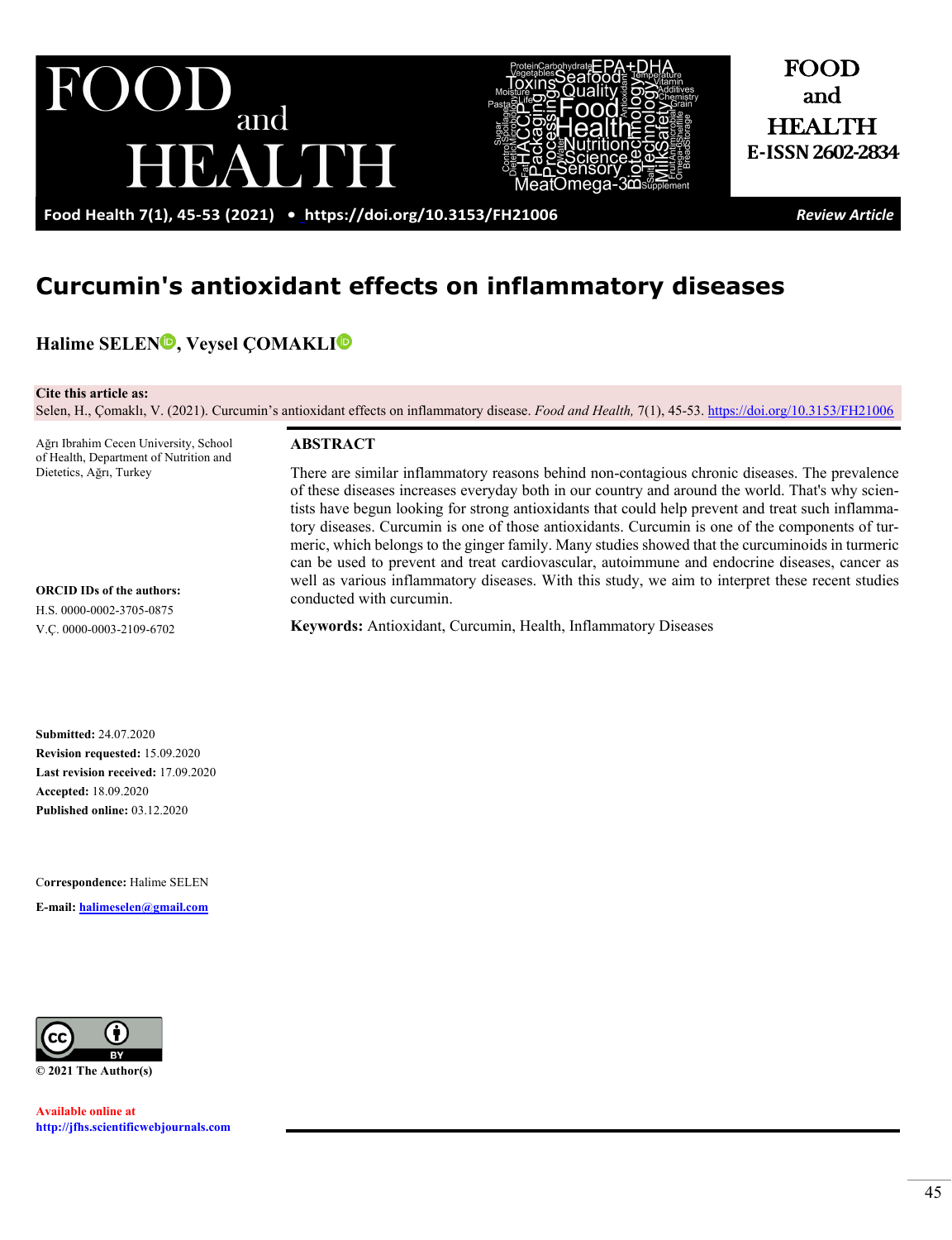## **Introduction**

Curcumin is a component derived from turmeric, which is used to add flavor and a yellowish color to dishes. First used by ancient Greeks, curcumin is used as a spice mostly in India and as a traditional medicine ingredient in Southeast Asia and China (Nahar et al., 2015). Curcumin, used as E100 as a food additive, can be found in mustards, cheese, canned fish, butter, pastry, and other many similar processed food (Chin et al., 2013). Curcumin is one of the main ingredients of turmeric and has anti-carcinogenic, antioxidant and anti-inflammatory effects. Thanks to these properties, curcumin is known to be effective in the protection against and treatment of many inflammatory diseases (Kumar and Sharma, 2015).

### *Antioxidant Mechanism of Action of Curcumin*

Oxygen consumption during cell growth leads to the production of free radical oxygen intermediates as a result of a series of reactions, such as superoxide anion radicals, hydroxyl radicals, and hydrogen peroxide  $(H_2O_2)$ . These radicals cause damage to biomolecules that play a critical role in maintaining life on Earth, including proteins, lipids, nucleic acids, and carbohydrates. Reactive oxygen species (ROS) lead to the development of various diseases, if they are not effectively excreted by cellular components. It is a known fact that ROS is involved in the pathophysiology of many diseases (Neeraj et al., 2008; Aksoy, 2018). Antioxidant defenses, including antioxidant enzymes or functional food ingredients, are needed to eliminate or repair these harmful effects of ROS. Functional foods, also known as antioxidant compounds, have important functions in the body such as preventing the mechanisms of free radical formation and removing the formed radicals (Ak and Gülçin, 2008). Curcumin, one of these functional foods, has been reported to be able to eliminate the harmful effects of metal ions that contribute to free radical formation by chelating them (Figure 1) and to increase antioxidant capacity by transferring electrons to the produced free radicals, or by creating a mechanism of inhibitor and activator action on the enzyme activity that plays an important role in metabolism (Ak and Gülçin, 2008; Asouri et al., 2013; Tanvir et al., 2017).



Curcumin- $Fe<sup>+</sup>$  complex

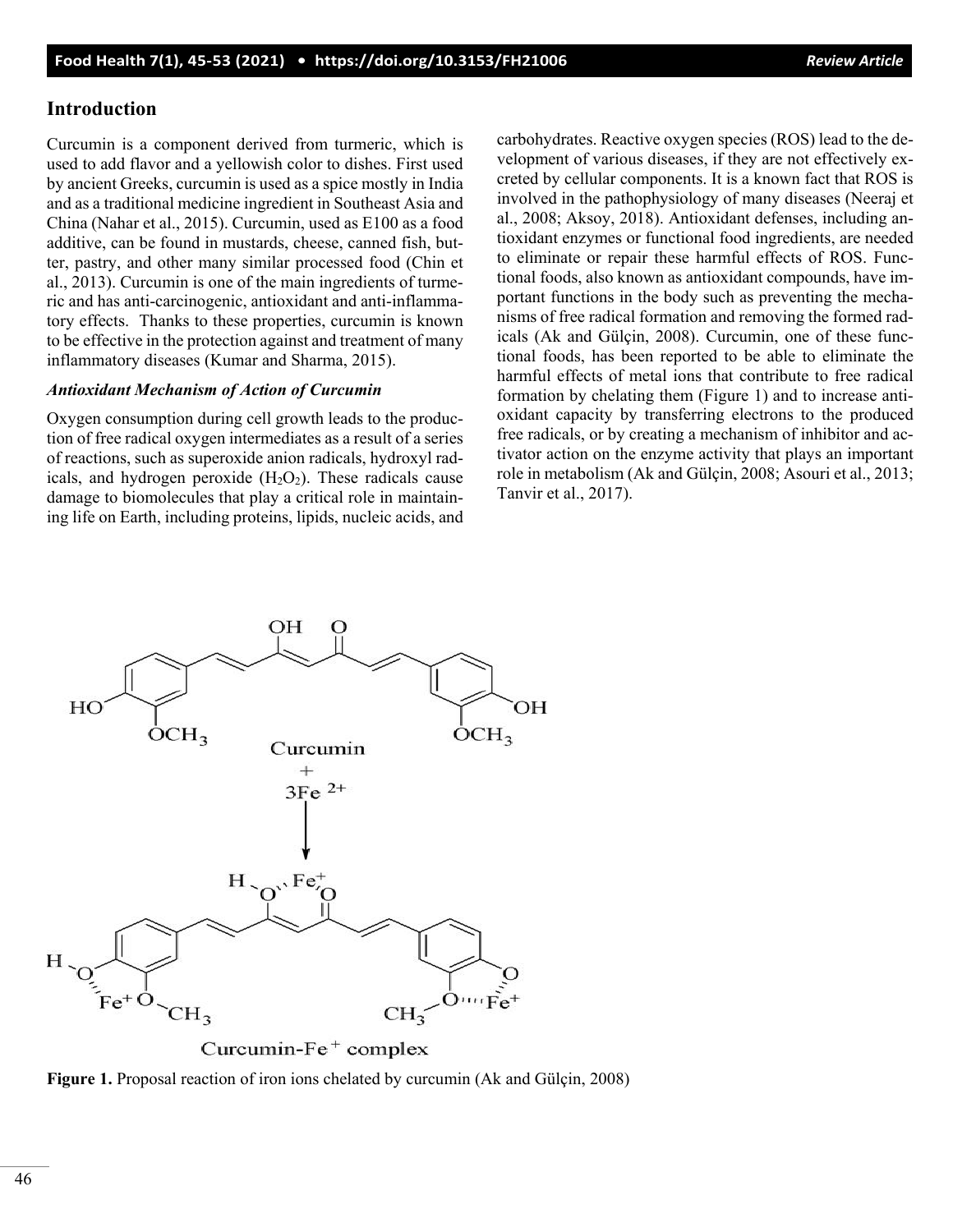## **Food Health 7(1), 45-53 (2021) • <https://doi.org/10.3153/FH21006>***Review Article*

There are studies that support this information. For instance, in a study in which *Drosophila Melanogaster* was exposed to  $Al^{3+}$  metal ion, it has been reported that antioxidant parameters such as catalase, glutathione S-transferase and glutathione decreased and free radical precursors such as NO and  $H<sub>2</sub>O<sub>2</sub>$  increased. The effect of this oxidative damage caused by  $Al^{3+}$  ion was reported to be eliminated by the curcumin molecule depending on the dose (Oyetayo et al., 2020).

Curcumin has been further shown to have very strong antiinflammatory effects in addition to its antioxidant properties. In the literature, pro-inflammatory cytokines have been shown to form the basis for the development of non-communicable chronic diseases, including diabetes, pancreatic cell disorders, Alzheimer's disease, arthritis, cardiovascular diseases, intestinal diseases, polycystic ovary syndrome, and lipid disorders (Laveti et al., 2013). The phytochemical and polyphenol properties of curcumin inhibit the structures causing inflammation in the body, such as TNF-α, IL-1β, IL-6, MCP-1, Prostaglandin E<sub>2</sub>, Nuclear Factor Kappa Beta (NFκB)<sup>,</sup> Cyclooxygenase-2 (COX<sub>2</sub>), and 5-Lipoxygenase (5-LOX). In contrast, curcumin has an activating or enhancing effect on cellular signal molecules such as interleukin, chemokine, cytokine, growth factors, enzymes, transcription factors, Nrf2, β-catenin, signal transduction and transcription (STAT), factors of the O class (FOXOs), and protein kinases (Figure 2).



**Figure 2.** Molecular targets of curcumin (Ghosh et al., 2015)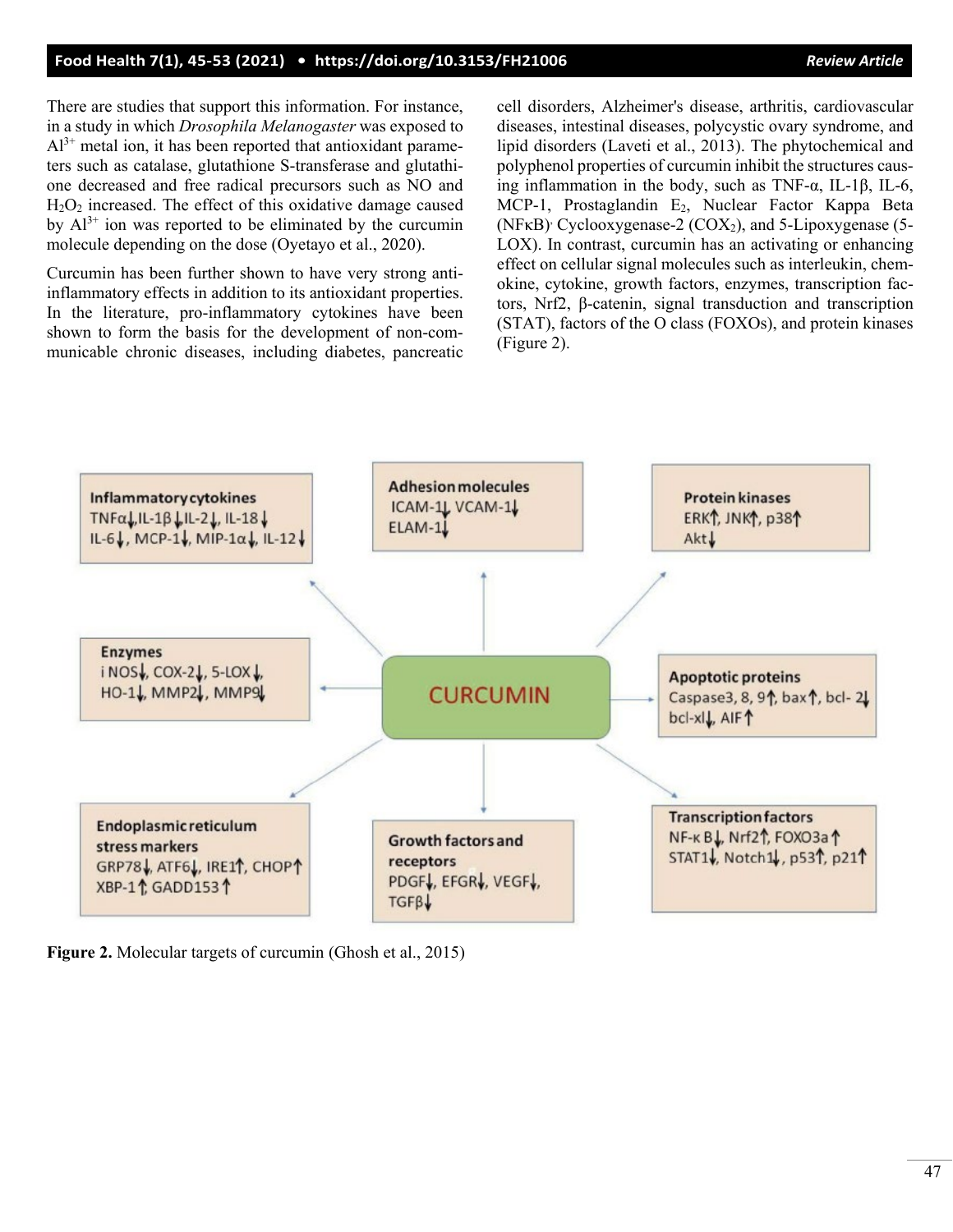Moreover, curcumin blocks the cell growth cycles in cancer cells, and reduces free radicals and inflammation, both of which can lead to cancer-causing cell mutations (Chen et al., 2010). Curcumin, a polyphenol derivative, has been reported to have positive effects on learning and verbal memory and to have a protective and therapeutic effect on health problems such as Alzheimer's and Parkinson's disease (Harish et al., 2010).

#### *Literature Search*

In a study the researchers examined the effects of curcumin on colon histology. They used azoxymethane to grow tumors in one group of rats, separated them as control and study group. Then they gave control group certain doses of curcumin along with their feed. The excrement of the rats were collected once in every four weeks for microbiological analysis and the rats were observed for 14 weeks. At the end of the study, it was seen that the rats that were given feed with the curcumin additive had higher survival rates, that the weight and length of their colons reduced and the tumor burden reduced by 0.5%. In study rats, curcumin increased the microbial richness, prevented age-related reduction in alpha diversity, increased the relative abundance of *Lactobacillales (by genus Lactobacillus)* and reduced the order of *Coriobacteriales (Actinobacteria phylum).* In other words, curcumin inhibited the genes related to inflammation, reduced or completely removed the colonic tumor burden (McFadden et al., 2015).

In another study, 20 female Wistar rats (20 months old) were separated as control and study groups. The study group rats were given curcumin extract for 12 days (300 mg/kg) in corn oil with oral gavage. After 24 hours heart tissues are taken ander anesthesia, and protein carbonyl (PC), Malondialdehyde (MDA) and Glutathione (GSH) levels were checked. GSH level of rats that were fed curcumin supplement, was found to be significantly higher compared to the study group  $(p<0.05)$ . PC and MDA levels were found to be low, albeit not significantly ( $p > 0.05$ ). In other words, curcumin protected the heart issue of these old female rats from oxidative damage and strengthened the antioxidants defense system (Belviranlı et al., 2012).

Since prostate cancer is the most diagnosed cancer and among the biggest cause of death in the males in the USA, many studies are conducted to understand the molecular basis of the progression of this cancer. Also various efforts are underway to achieve early diagnosis and to develop new treatment strategies for the disease. Protein kinase D1 (PKD1), is a multi-functional kinase that is produced in high amounts in a normal prostate. The reduction of PKD1 expression is associated with the progression of prostate cancer (Jaggi et al., 2007). It was shown that curcumin, an active component of turmeric, activates PDK1, which in turn blocks the transcription activity of the nuclear β-katenin in prostate cancer cells and increases β-katenin signal levels. In this study, the rats with prostate cancer were divided into study and control groups and the study group were given intratumoral injection of curcumin at certain times and dosages. It was seen that compared to the control group, the tumor growth in the study group which were given curcumin additive, was inhibited 2 times more. It was explained that this effect became possible through improved membrane localization of β-katenin and the reduction of cofilin activity downstream of PDK1 (Sundram et al., 2012).

In another study, the researchers tried to understand the effect of curcumin and Kaempferol on acute pancreatitis, which was produced in rats using L-Arginine. 38 male rats were separated into 6 equal groups and the first group (control group) was administered serum physiologic (SF-NaCl) through Intraperitoneal injection (IP), the second group was administered Larginine through IP and the third group was administered dimethyl sulfoxide (DMSO) through IP, the fourth group L-Arginine  $+$  Curcumine through IP, the fifth group L-arginine  $+$ kaempferol (flavanol) through IP and the sixth group was administered L-arginine+curcumin+kaempgerol through IP. In acute pancreatitis, although it is not meaningful, it was seen that antioxidant system indicators in treatment groups were higher clinically and the oxidative stress indicators were lower. It was also seen that cytoskeleton that was administered curcumin and kaempferol antioxidant, were preserved better compared to other groups (Turgut, 2019).

In a study was conducted to understand if the curcumin, a phytochemical compound, was effective on the preservation of remission in patients with ulcerative colitis (UC). 50 patients with active, mild and moderate UC was included in the study using the simple clinical colitis activity index (SCCAI). Patients that did not respond to non-steroidal anti-inflammatory drug (NSAID) treatment, were divided into random groups and for four weeks, curcumin tables administered to 26 patients (3 g/day) and an identical placebo was administered to 24 patients. After the study, it was seen that 14% of the curcumin administered patients clinically recovered and none of the patients in placebo group recovered. 17 patients in curcumin group and 3 patients in placebo group, achieved clinical response with 3-point reduction in their SCCAI scores. As a conclusion, in the induction of clinic and endoscopic remission, the addition of curcumin in UC treatment, was found more successful than the combination of placebo and mesalamine (Lang et al., 2015).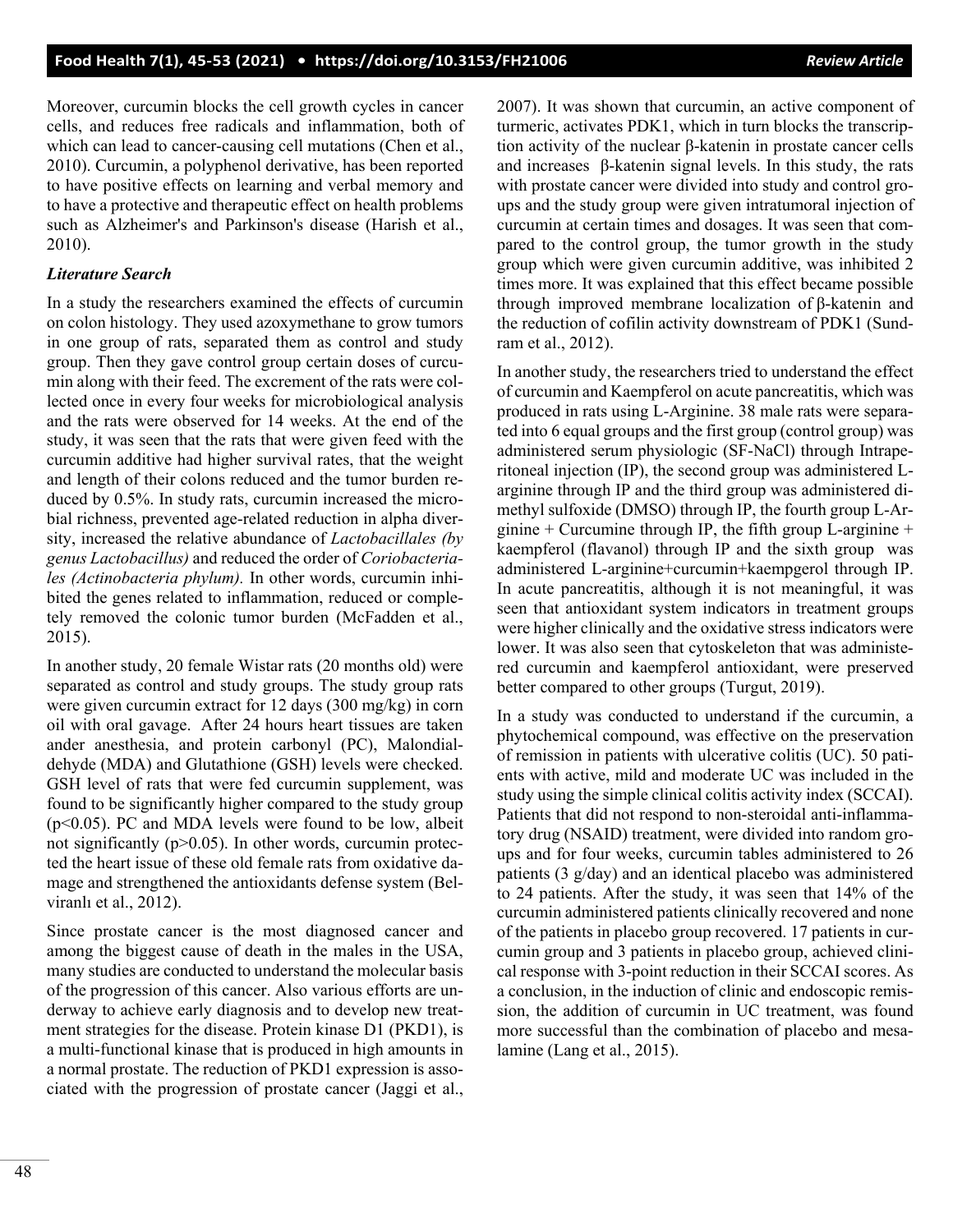Another study sought to determine the effect of curcumin taken with a high-fat diet, on the antioxidant and oxidant balance in the testicles. To this end, rats were divided into four groups. First group was fed with a normal diet where the 10% of the energy came from fats, the second group with a high fat diet (HFD), where the 60% of the energy came from fats, the third group with a HFD where curcumin was added in the feed  $(1 \text{ g}/1 \text{ kg})$ , and the fourth group with a normal diet with a curcumin addition  $(1 \text{ g}/1 \text{ kg})$ . At the end of the study, reactive oxygen sorts (ROS), malondialdehyde (MDA), Glutathione (GSH), Glutathione peroxidase (GPx), Superoxide dismutase (SOD) and glutathione transferase (GST) activities were measured. HFD application increased the MDA levels and decreased the GSH levels in the testicles. Curcumin given together with HFD, decreased the MDA levels which rose due to HFD and increased the GSH levels and GST activities. However, curcumin addition to normal diet did not affect the antioxidant and oxidant indicators. In ROS, SOD and GPx values, no significant differences were observed between the groups. To conclude, it was shown that curcumin addition administered with a HFD, could preserve the antioxidant and oxidant levels in the testicles (Seyithanoğlu et al., 2020).

In a study conducted with overweight and obese female with high blood lipid profiles, the effect of the turmeric on weight loss and blood lipids was examined. Accordingly 70 females were divided into study and control groups and the control group were administered medical diet for loss weight of 0.5- 1 kg per week and the study group was given 4 g of curcumin everyday in addition to the above. Biochemical parameters were measured before and after the study which lasted 8 weeks. Although the female in the study group lost more weight, these values were insignificant. Similarly, there was drop in the fasting blood glucose, total cholesterol, high density lipoprotein (HDL)-low density lipoprotein (LDL) cholesterol, triglyceride but it was insignificant. Also, the effect of curcumin administered in addition to diets prescribed by dietitians for individuals who had high blood lipid profile and who were overweight and obese, was not found statistically significant. However, considering individual differences and that the period was limited to 8 weeks, it can be suggested that similar studies can be repeated over longer periods (Atakan, 2017).

In a study, conducted to reveal if curcumin could be a treatment for Psoriasis Area and Severity Index (PASI), 63 patients with mild and moderate *Psoriasis Vulgaris* (PASI<10), and who are administered topical steroids, were randomly divided into two groups. For 12 weeks, one group was given a lecithin-based curcumin supplement (Meriva) of 2 grams next to local drug therapy, while the other group was given a placebo along with local drug therapy. Both groups saw significant drop in PASI levels but the reduction in IL-22 level was found significant in the group that was administered Meriva in addition to local steroids, compared to placebo group ( $p$ <0.001). It was shown that curcumin was effective as an adjacent treatment for *Psoriasis Vulgaris* and significantly reduced the IL-22 serum levels (Antiga et al., 2015).

In a study conducted with prediabetic population, the researchers wanted to determine the effect of the curcumin in delaying the development of type 2 diabetes mellitus (DM). They randomly divided 240 volunteers in two groups. For 9 months, one of the groups were administered curcumin capsules of 1500 mg, and the other group was administered equal amount of placebo. At the 3rd, 6th and 9th months, the participants were monitored to determine the number of patients that developed type 2 DM, the changes in β-cell functions (homeostasis model evaluation [HOMA]-b, C-peptit and proinsulin / insulin), insulin resistance (HOMA-IR), anti-inflammatory cytokine (adiponektin) and other parameters. After 9 months, 16.4% of the participants in placebo group were diagnosed with type 2 DM, but no patients that were treated with curcumin were diagnosed with type 2 DM. In addition, the group treated with curcumin, had higher HOMA-b, lower C-peptide and better general functioning of  $\beta$  cells. The group treated with curcumin, showed lower HOMA-IR levels and higher adinopektine compared to placebo group. Therefore, it was shown that curcumin administration could help prediabetic people (Chuengsamarn et al., 2012).

Another study was designed to determine if curcuminoids prevented myocardial infarction (MI) after coronary arterial bypass grafting (CABG), based on previous studies that showed curcuminoids reduced preinflammatory cytokines during cardiopulmonary bypass surgery and that it reduced the formation of cardiomiotic apoptosis after cardiac ischemic damage (Yeh et al., 2005). 121 patients that were subjected to CABG participated in the study. One group was given 4 g/day curcuminoid starting three days before the planned surgery and other group was given same amount of placebo and the administration continued until five days after the surgery. The MI prevalence in the hospital reduced to 30.0% in the placebo group and to 13.1% in curcuminoid group. Postoperative C-reactive protein, malondialdehyde and N terminal pro-B type natriuretic peptide levels were seen to be lower in curcuminoid group compared to placebo groups (Wongcharoen et al., 2012).

In a study, 65 patients with metabolic syndrome was randomly divided into study and control groups. For 12 weeks, 33 people were administered 630 mg curcumin capsules, and 32 people were administered placebo capsules three times a day. 12 weeks after curcumin consumption, there was increase in HDL-C levels, and drop in LDL-C and triglyceride levels. Curcumin consumption led to reduced cholesterol in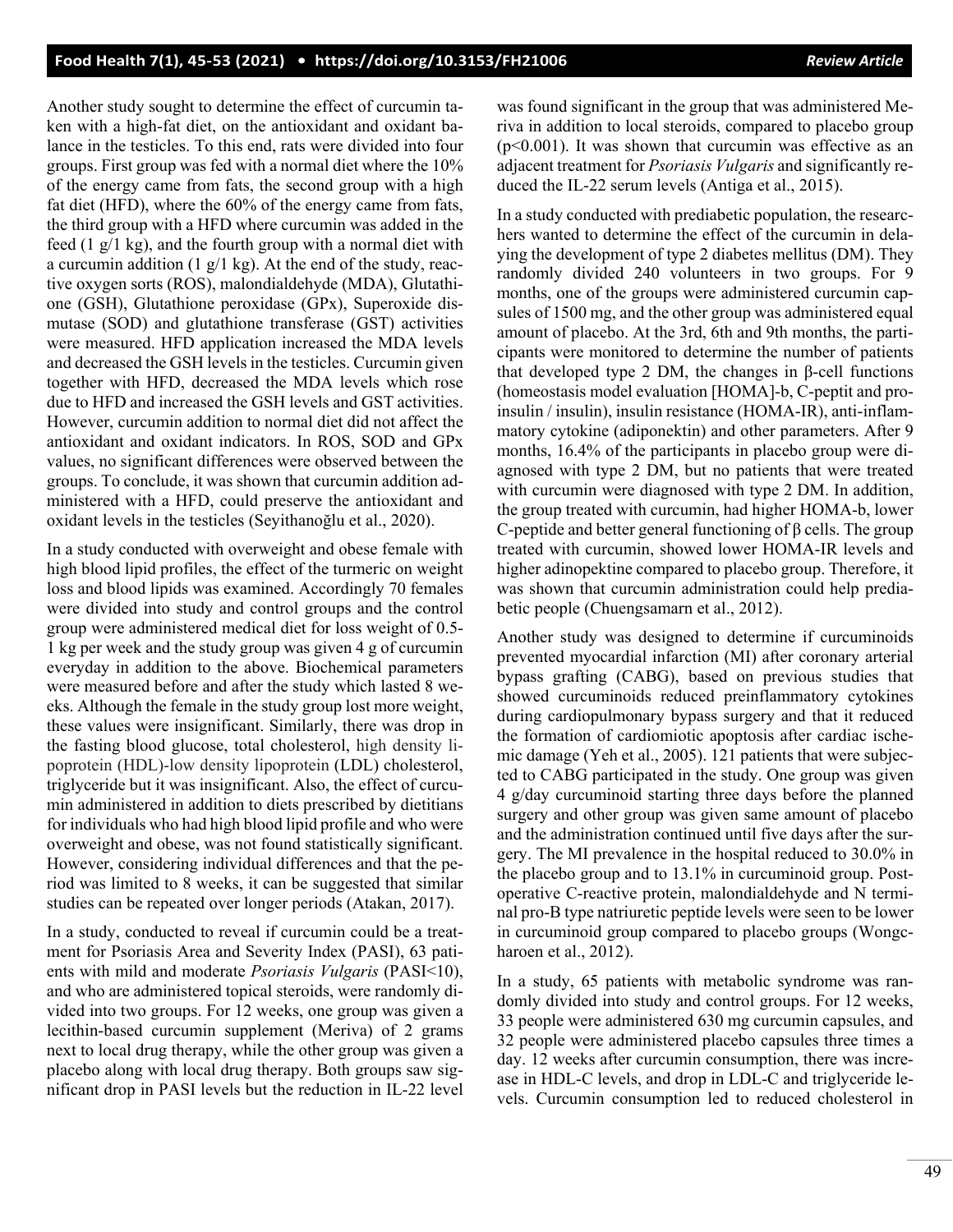## **Food Health 7(1), 45-53 (2021) • <https://doi.org/10.3153/FH21006>** *Review Article*

males and increased HDL-C in females and in both groups, it reduced T-Chol/HDL-C rates. Consumption of 1890 mg/day curcumin for 12 weeks decreased lipids but was not found significantly effective in treating weight and glucose homeostasis in metabolic syndrome patients. Daily consumption of curcumin can be an alternative option to balance the relevant parameters in metabolic syndrome patients (Yang et al., 2014). In an article where various studies were discussed, it was stated that curcumin had an anti-obesity effect (Mohamed et al., 2014).

In a study designed to determine the effect of ginger supplement on non-alcoholic fatty liver patients, study group was administered 2 g/day ginger supplement in addition to their diets which consisted of 52-55% carbohydrates, 30% fat, 15- 18% protein and 20-30 g/day fiber. The groups that was administered ginger, showed significant drop in inflammatory cytokines, and parameters like liver enzymes γ-glutamyl transferase (GGT), alanine aminotransferase (ALT) (Rahimlou et al., 2016).

In a randomized study designed to determine the effect of curcumin on experimental ischemic and ischemic / reperfusion (I/R) damage in rat ovaries, 48 female wistaria rats were used. In groups that were administered curcumin, a significant reduction in the average levels of oxidant indicators of ovarian tissues and their histopathological scores, was observed (Sak et al., 2013).

Polycystic ovary syndrome (PCOS) is a very prevalent syndrome in female of reproductive age. It is often characterized by obesity, insulin resistance, hyperandrogenemia, and hirsutism (Deniz et al., 2012). In a study where curcumin supplements effect on PCOS, 72 adult female wistar rats were used. They were divided into groups of study group (healthy), PCOS group and curcumin group. After 60 days of application, ovaries were collected and analyzed for histological and Immuno-Histochemical evaluations. In curcumin group, number of corpus luteum (CL) increased, and IL-6 and C-reactive protein (CRP) inflammatory markers significantly dropped. While TNF-α expression and follicular fluid of follicles and ovary cysts in PCOS group was higher compared to control group, these expressions reduced in ovaries treated with curcumin. This study is indicative of curcumin's antiinflammatory and antioxidant effects on PCOS (Mohammadi et al., 2017).

In a study that examined the effects of curcumin on body weight, glisemic control and serum lipids, 18-40 year old females with 60 PCOS, were divided into curcumin (n=30) and placebo (n=30) groups. The curcumin group was administered 500 mg/day curcumin for 12 weeks and the placebo group was administered same amount of placebo. Parameters were measured in the beginning of the study and after 12 weeks of application and there has been a significant improvement in their level in body mass index (BMI), serum insulin, insulin resistance, insulin sensitivity, peroxisome proliferator-activated receptor gamma (PPAR-γ), low-density lipoprotein receptor (LDLR), HDL, LDL and total cholesterol levels (Jamilian et al., 2020).

Many studies were conducted on humans and animals where it was shown that curcumin had positive effects on rheumatoid arthritis. 45 patients with rheumatoid arthritis were divided into 3 groups. The first group was administered 500 mg/day curcumin, the second was administered diclofenac sodium 50 mg/day which is a medication used for the treatment of the said disease and the third group was given a combination of the two. There was no significant difference between the groups according to the Rheumatoid Arthritis Disease Activity Score (DAS-28) and the criteria of the American College of Radiology (ACR), nevertheless, the groups that were administered curcumin, showed the best improvement. The serum CRP levels showed significant change only in the curcumin group, but no significant changes were observed in other chemical and hematologic parameters (Chandran and Goel, 2012). Similarly, in a study conducted with Wistar rats with rheumatoid arthritis, it was reported that curcumin inhibited the redness and eudema in ankles and joints of rats and also inhibited the increasing levels of pro inflammatory cytokines like IL-1β, TNF-a, MMP-1 and MMP-3 (Dai et al., 2016).

## **Conclusion**

There are similar inflammatory reasons behind non-contagious chronic diseases. The prevalence of these diseases increases everyday both in our country and around the world. That's why scientists have begun looking for strong antioxidants that could help prevent and treat such inflammatory diseases. Curcumin is one of those antioxidants. Since no toxic effects of curcumin was determined in studies, it has been used for treatment of the aforementioned diseases for a long time.

Due to its low cost and reliability, turmeric, of which curcumin is the main ingredient, is considered promising in the prevention and treatment of diseases. Studies suggest that consumption of 1-5 g of turmeric, which equals to 150 mg curcumin, does not create any toxic effect (Sharma et al., 2005); however the joint report of World Health Organization and United Nations Food and Agriculture Organization states that the side effects of curcumin should be studied and the maximum daily dosage must be 1 mg/kg (WHO, 2000).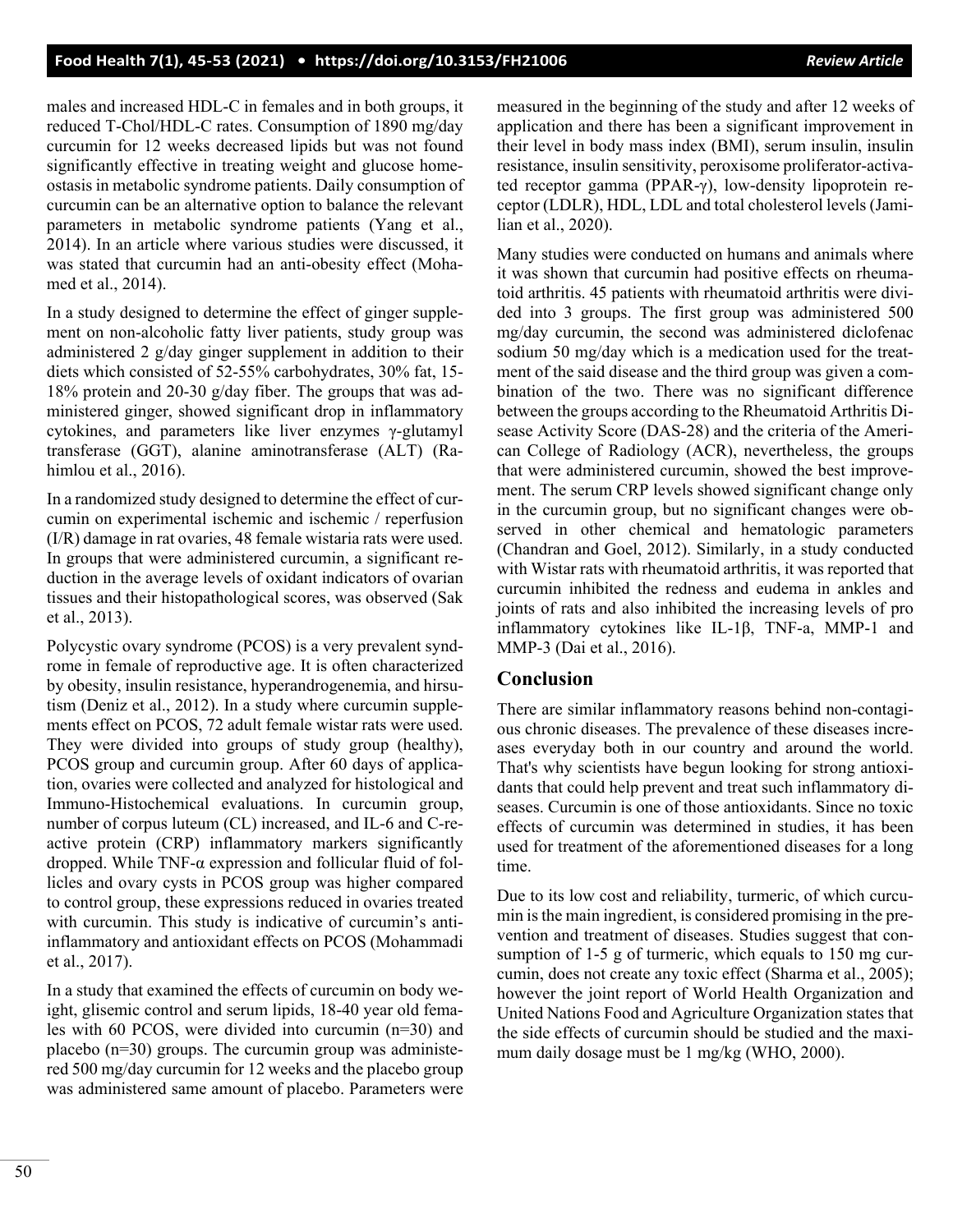We believe that in the face of changing life conditions, unhealthy diets and the life style brought about by sedentary life, having turmeric in our daily diet will prove preventive against diseases.

#### **Compliance with Ethical Standard**

**Conflict of interests:** The authors declare that for this article they have no actual, potential or perceived the conflict of interests.

**Ethics committee approval:** The authors declare that this study does not require ethical permission.

**Funding disclosure:** -

**Acknowledgments:** -

**Disclosure:** -

## **References**

**Ak, T., Gülçin, İ. (2008).** Antioxidant and radical scavenging properties of curcumin. *Chemico-Biological Interactions,* 174, 27-37. <https://doi.org/10.1016/j.cbi.2008.05.003>

**Aksoy, A. (2018).** Determination of the DNA damage levels in patients with chronic renal failure using 8-hydroxy-2' deoxyguanosine biomarker. *Fresenius Environmental Bulletin,* 27(12a), 9308-9314.

**Antiga, E., Bonciolini, V., Volpi, W., Del Bianco, E., Caproni, M. (2015).** Oral curcumin (meriva) is effective as an adjuvant treatment and is able to reduce IL-22 serum levels in patients with Psoriasis vulgaris. *BioMed Research International,* 1-7. <https://doi.org/10.1155/2015/283634>

**Asouri, M., Ataee, R., Ahmadi, A.A., Amini, A., Rezaei Moshaei, M. (2013).** Antioxidant and free radical scavenging activities of curcumin. *Asian Journal of Chemistry,* 25(13), 7593-7595. <https://doi.org/10.14233/ajchem.2013.15308>

**Atakan, A. (2017).** Kilolu ve obez bireylerde zerdeçal tüketiminin ağırlık kaybı ve kan lipid düzeyleri üzerindeki etkisinin değerlendirilmesi. Doğu Akdeniz Üniversitesi, Lisansüstü Eğitim, Öğretim ve Araştırma Enstitüsü, Yüksek Lisans Tezi, Gazimağusa.

**Belviranlı, M., Okudan, N., Nurullahoğlu, Atalık. K.E. (2012).** Yaşlı sıçanlarda kurkumin takviyesinin kalp dokusunun oksidan/antioksidan durumu üzerine etkileri. *Genel Tıp Dergisi,* 22(2), 61-66.

**Chandran, B., Goel, A. (2012).** A randomized, pilot study to assess the efficacy and safety of curcumin in patients with active rheumatoid arthritis. *Phytotherapy Research,* 26(11), 1719-1725.

<https://doi.org/10.1002/ptr.4639>

**Chen, Q.Y., Lu, G.H., Wu, Y.Q., Zheng, Y., Xu, K., Wu, L.J., Jiang, Z.Y., Feng, R., Zhou, J.Y. (2010).** Curcumin induces mitochondria pathway mediated cell apoptosis in A549 lung adenocarcinoma cells. *Oncology Reports,* 23(5), 1285-1292.

[https://doi.org/10.3892/or\\_00000762](https://doi.org/10.3892/or_00000762)

**Chin, D., Huebbe, P., Pallauf, K., Rimbach, G. (2013).** Neuroprotective properties of curcumin in Alzheimer's diseasemerits and limitations. *Current Medicinal Chemistry,* 20(32), 3955-3985. <https://doi.org/10.2174/09298673113209990210>

**Chuengsamarn, S., Rattanamongkolgul, S., Luechapudiporn, R., Phisalaphong, C., Jirawatnotal, S. (2012).** Curcumin extract for prevention of type 2 diabetes. *Diabetes Care,* 35, 2121-2127. [https://doi.org/10.2337/dc12](https://doi.org/10.2337/dc12-0116)-0116

**Dai, C., Li, D., Gong, L., Xiao, X., Tang, S. (2016).** Curcumin ameliorates furazolidone-induced DNA damage and apoptosis in human hepatocyte L02 cells by inhibiting ROS production and mitochondrial pathway. *Molecules,* 21(8), E1061.

https://[doi.org/10.3390/molecules21081061](https://doi.org/10.3390/molecules21081061)

**Deniz, R., Gürateş, B., Aydın, S., Çelik, H., Sahin, İ., Baykuş, Y., Çatak, Z., Aksoy, A., Çitil, C., Güngör, S. (2012).** Nesfatin-1 and other hormone alterations in polycystic ovary syndrome. *Endocrine,* 42, 694-699. [https://doi.org/10.1007/s12020](https://doi.org/10.1007/s12020-012-9638-7)-012-9638-7

**Ghosh, S., Banerjee, S., Sil, P.C. (2015).** The beneficial role of curcumin on inflammation, diabetes and neurodegenerative disease: A recent update. *Food Chemical Toxicology,* 83, 111-124.

<https://doi.org/10.1016/j.fct.2015.05.022>

**Harish, G., Venkateshappa, C., Mythri, R.B., Dubey, S.K., Mishra, K., Singh, N., Vali, S., Bharath, M.M.**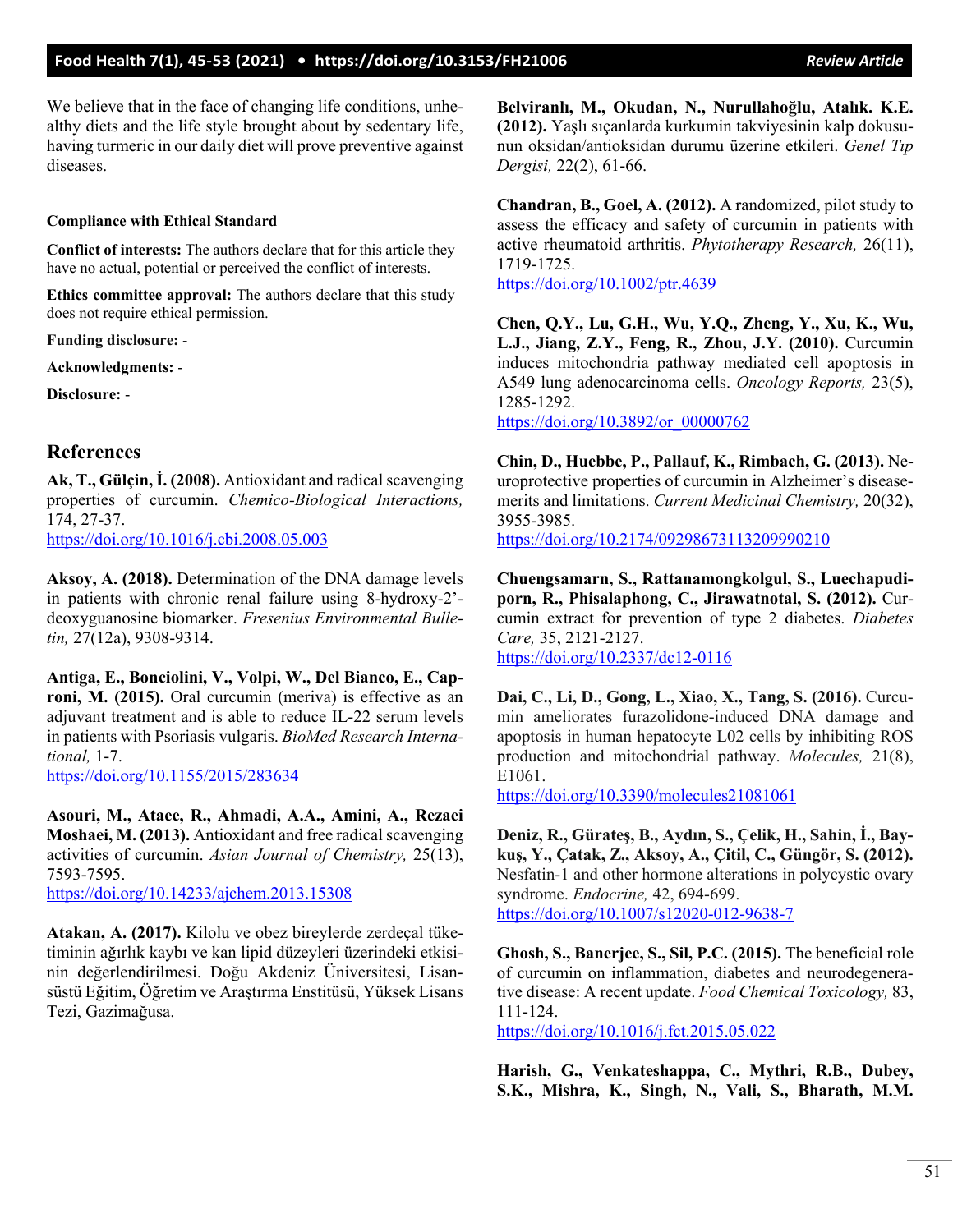**(2010).** Bioconjugates of curcumin display improved protection against glutathione depletion mediated oxidative stress in a dopaminergic neuronal cell line: Implications for Parkinson's disease. *Bioorganic & Medicinal Chemistry,* 18(7), 2631-2638.

<https://doi.org/10.1016/j.bmc.2010.02.029>

**Jaggi, M., Du, C., Zhang, W., Balaji, K.C. (2007).** Protein kinase D1: A protein of emerging translational interest. *Frontiers in Bioscience,* 12, 3757-3767. <https://doi.org/10.2741/2349>

**Jamilian, M., Foroozanfard, F., Kavossian, E., Aghadavod, E., Shafabakhsh, R., Hoseini, A., Asemi, Z. (2020).** Effects of curcumin on body weight, glycemic control and serum lipids in women with polycystic ovary syndrome: A randomized, double-blind, placebo-controlled trial. *European Society for Clinical Nutrition and Metabolism,* 36, 128-133. <https://doi.org/10.1016/j.clnesp.2020.01.005>

**Kumar, A., Sharma, N. (2015).** Comparative efficacy of piperine and curcumin in deltamethrin induced splenic apoptosis and altered immune functions. *Pesticide Biochemistry and Physiology,* 119(1), 16-27. <https://doi.org/10.1016/j.pestbp.2015.03.003>

**Lang, A., Salomon, N., Wu, J.C., Kopylov, U., Lahat, A., Har-Noy, O., Ching, J.Y., Cheong, P.K., Avidan, B., Gamus, D., Kaimakliotis, I., Eliakim, R., Ng, S.C., Ben-Horin, S. (2015).** Curcumin in combination with mesalamine induces remission in patients with mild-to-moderate ulcerative colitis in a randomized controlled trial. *Clinical Gastroenterology Hepatology,* 13(8), 1444-1449. <https://doi.org/10.1016/j.cgh.2015.02.019>

**Laveti, D., Kumar, M., Hemalatha, R., Sistla, R., Naidu, V.G., Talla, V., Verma, V., Kaur, N., Nagpal, R. (2013).** Anti-inflammatory treatments for chronic diseases: A review. *Inflammation & Allergy - Drug Targets,* 12(5), 349–361. <https://doi.org/10.2174/18715281113129990053>

**McFadden, R.T., Larmonier, C.B., Shehab, K.W., Midura-Kiela, M., Ramalingam, R., Harrison, C.A., Besselsen, D.G., Chase, J.H., Caporaso, J.G., Jobin, C., Ghishan, F.K., Kiela, P.R. (2015).** The role of curcumin in modulating colonic microbiota during colitis and colon cancer prevention. *Inflammatory Bowel Diseases,* 21(11), 2483- 2494.

<https://doi.org/10.1097/MIB.0000000000000522>

**Mohamed, G.A., Ibrahim, S.R.M., Elkhayat, E.S., El Dine, R.S. (2014).** Natural anti-obesity agents. *Bulletin of Faculty Pharmaciy Cairo University,* 52, 269-284. <https://doi.org/10.1016/j.bfopcu.2014.05.001>

**Mohammadi, S., Kayedpoor, P., Karimzadeh-Bardei, L., Nabiuni, M. (2017).** The effect of curcumin on TNF-α, IL-6 and CRP expression in a model of polycystic ovary syndrome as an inflammation state. *Journal of Reproduction & Infertility,* 18(4), 352-360.

**Nahar, P.P., Slitt, A.L., Seeram, N.P. (2015).** Anti-inflammatory effects of novel standardized solid lipid curcumin formulations. *Journal of Medicinal Food,* 18(7), 786-792. <https://doi.org/10.1089/jmf.2014.0053>

**Neeraj, J.P., Singh S, Singh J. (2008).** Role of free radicals and antioxidants in human health and disease. *International Journal of Current Research and Review,* 5(19), 14-22.

**Oyetayo, B.O., Amos, O., Abolaji, A.O., Fasae, K.D., Aderibigbe, A. (2020).** Ameliorative role of diets fortified with curcumin in a *Drosophila Melanogaster* model of aluminum chloride-induced neurotoxicity. *Journal of Functional Foods,* 71, 1-7.

<https://doi.org/10.1016/j.jff.2020.104035>

**Rahimlou, M., Yari, Z., Hekmatdoost, A., Alavian, S.M., Keshavarz, S.A. (2016).** Ginger supplementation in nonalcoholic fatty liver disease: A randomized, double-blind, placebo-controlled pilot study. *Hepatitis Monthyl,* 16(1), 1-5. <https://doi.org/10.5812/hepatmon.34897>

**Sak, M.E., Soydinc, H.E., Sak, S., Evsen, M.S., Alabalik, U., Akdemir, F., Gul, T. (2013).** The protective effect of curcumin on ischemia-reperfusion injury in rat ovary. *International Journal of Surgery,* 11(9), 967-970. <https://doi.org/10.1016/j.ijsu.2013.06.007>

**Seyithanoğlu, M., Tanrıkulu Küçük, S., Öner İyidoğan, Y., Koçak, H., Mikailova, P., Aydın, A.F. (2020).** Kurkumin uygulamasının yüksek yağlı diyetle beslenen sıçanların testis dokusunda oksidanantioksidan sistem üzerine etkisi. *İstanbul Tıp Fakültesi Dergisi,* 83(3), 247-253. <https://doi.org/10.26650/IUITFD.2019.0049>

**Sharma, R.A., Gescher, A.J., Steward, W.P. (2005).** Curcumin: The story so far. *European Journal of Cancer,* 41(3), 1955-1968.

<https://doi.org/10.1016/j.ejca.2005.05.009>